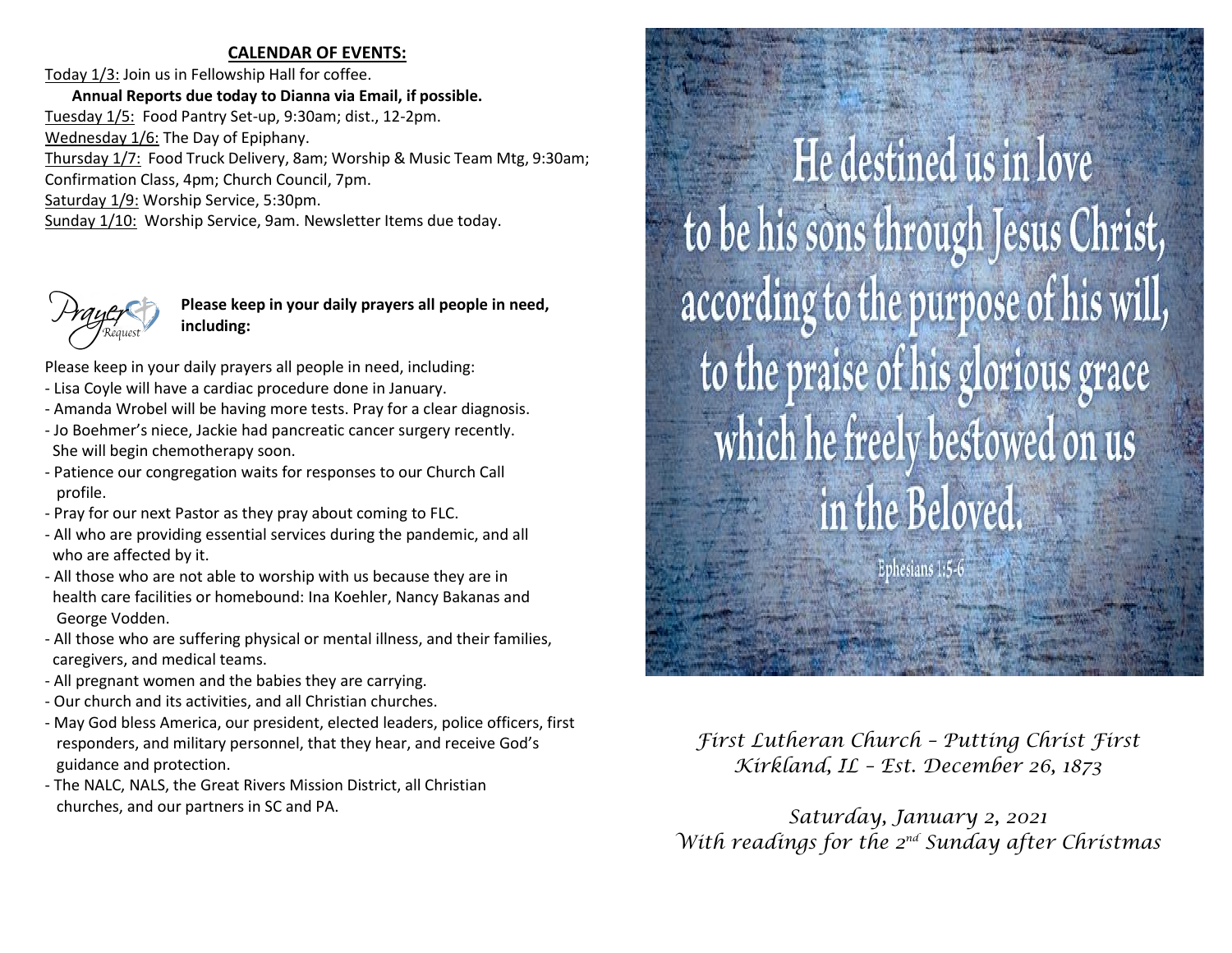# *First Lutheran Church- Putting Christ First*  **Saturday, January 2, 2021**

*(with scripture readings for the Second Sunday after Christmas)*

**A WARM WELCOME TO ALL** who are worshiping with us today! We hope that the service will be a joy and blessing to you.

# **THE SERVICE BEGINS**

- **P** We begin this service IN THE NAME OF THE FATHER:
- **C** O Mighty God, you once revealed yourself to your people on Mount Sinai, in fire and thunder and cloud, as you gave your Ten Commandments;
- **P** AND OF THE SON:
- **C** O Jesus, our Lord and God, you made your divine power manifest by changing water into wine, healing the sick, and teaching the people with power and authority;
- **P** AND OF THE HOLY SPIRIT:
- **C** O Divine Spirit, when Jesus was baptized, you came upon him in the form of a dove. Come upon us now, in the speaking of your Word. **AMFNI**
- **OPENING SONG:** "Infant Holy, Infant Lowly" **LBW 44 WE CONFESS**
- **P** Let us confess our sin and griefs, and hear the comfort of the Lord.
- **C** If you revealed only your power and your law to us, O Lord, we would be undone. Like the Israelites who trembled with power fear at Mt. Sinai, and like the disciple Peter, who upon seeing your over nature, cried out, "Depart from me, Lord, for I am a sinful man!", we too would be reduced to fear and trembling, guilt and hopelessness. We confess that we have not and cannot live up to your righteous and good laws, and that we cannot stand before your almighty power.

# **WE HEAR THE GOOD NEWS OF SALVATION**

**P** Jesus reveals himself to us most completely, not through laws, commandments, and displays of awesome power, but through lowliness and humility. He came to John the Baptist to be baptized, though he didn't need to at all. By doing so, he showed that he is not ashamed to be associated with sinners. Indeed, he loves sinners, and wants to come into their lives and be their friend. Jesus loves us sinners. In His name, I declare to you the entire forgiveness of all your sins. The peace of the Lord be with you always!

## **CALL COMMITTEE UPDATE**

Our congregational profile and video should be soon in the email box of the NALC. They will put it on their website and all the NALC pastors will receive a copy. All of the Pastors will be praying for First Lutheran Church and other churches that are looking for a new pastor.

# **OUR PART** - **PRAYER!**

- \* Pray that our congregational profile and a video of the church and parsonage will be submitted without problems to the NALC.
- \* Pray that our profile & video will be on the NALC website shortly after they receive it.
- \* Pray that we will have interest in our church and that we will be able to begin interviewing soon.
- \* Pray that God is preparing the heart of our new pastor.
- \* Pray that we will be patient during this process. The average time is almost nine months.
- \* Pray for Pastor Phil Gronbach and for his ministry to First Lutheran.
- \* Pray to God, Thanking Him that he has provided Pastor Phil Gronbach as our interim Pastor.



ANNUAL MEETING will be on Sunday, January 31st. **Annual reports are due Sunday, January 3rd**; report booklets will be available Saturday, January 16th. You may email them to Dianna at **secretary@kirklandflc.org.**

> **Next Week's Readings:** Genesis 1:1-5; Psalm 29; Romans 6:1-11; Mark 1:4-11

**C** And also with you!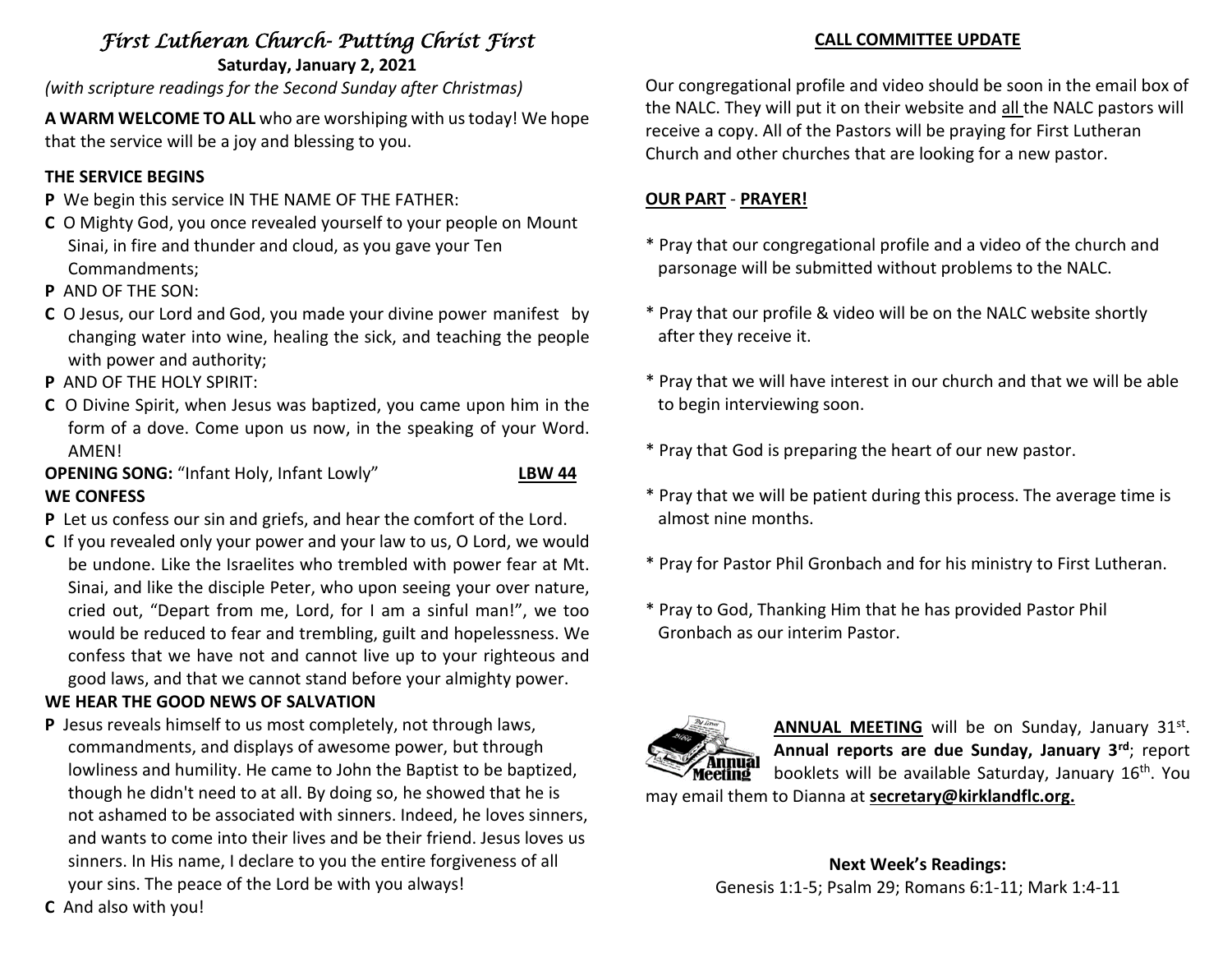**Church Office:** (815)522-3886 Website**: [www.kirklandflc.org](http://www.kirklandflc.org/) Interim Pastor:** Phil Gronbach (815) 441-4272, (c) **pastor [pastor@kirklandflc.org](mailto:pastor@kirklandflc.org) Secretary:** Dianna Wittwer (815) 378-6654, (c) **[secretary@kirklandflc.org](mailto:secretary@kirklandflc.org) Pianist:** Jill Vodden **Saturday Hosts:** Dan & Janelle Pahnke **Offering Counters:** Mary Loomis and Donna Koehnke

### **BIRTHDAY BLESSINGS!!!**

Marie Balch 1/3 Jean Bauer 1/3 Loraine Krabbe 1/5 Sara Haag 1/7 Jennifer Block 1/8 Jennifer Sunderlage 1/9

#### **ANNIVERSARY BLESSINGS!!!**

Keith & Renee Krabbe 1/1/2017 John & jo Boehmer 1/5/1992

# **CONGRATULATIONS TO THE NEWLYWEDS**

Ben & Amy Blobaum were married here on Tuesday, December 29th.

David & Laura Block were married here on Thursday, December 31st. God's riches blessings upon your marriages.



We need bell ringers. Please consider learning to be a bell ringer by staying after worship service TOMORROW for a short lesson.

## **YOUR 2021 OFFERING ENVELOPES WILL BE MAILIED TO YOUR HOME ADDRESS.**

If you didn't have envelopes in 2020, but would like some for 2021, speak to Dianna Wittwer. Please Note: Contributions are entered by envelope numbers. Please make sure to use 2020 envelopes for the rest of the year. Envelope numbers have changed for 2021 and are RED in color. Thank you! See Dianna Wittwer with any questions or call me: 815-522-3886 or 815-378-6654.



# **SHARING OF THE PEACE PRAYER OF THE DAY FIRST READING** 1 Kings 3:4-15

<sup>4</sup>The king went to Gibeon to sacrifice there, for that was the great high place. Solomon used to offer a thousand burnt offerings on that altar. <sup>5</sup>At Gibeon the Lord appeared to Solomon in a dream by night, and God said, "Ask what I shall give you." <sup>6</sup>And Solomon said, "You have shown great and steadfast love to your servant David my father, because he walked before you in faithfulness, in righteousness, and in uprightness of heart toward you. And you have kept for him this great and steadfast love and have given him a son to sit on his throne this day. <sup>7</sup>And now, O Lord my God, you have made your servant king in place of David my father, although I am but a little child. I do not know how to go out or come in. <sup>8</sup>And your servant is in the midst of your people whom you have chosen, a great people, too many to be numbered or counted for multitude. <sup>9</sup>Give your servant therefore an understanding mind to govern your people, that I may discern between good and evil, for who is able to govern this your great people?" <sup>10</sup>It pleased the Lord that Solomon had asked this. <sup>11</sup>And God said to him, "Because you have asked this, and have not asked for yourself long life or riches or the life of your enemies, but have asked for yourself understanding to discern what is right,  $12$ behold, I now do according to your word. Behold, I give you a wise and discerning mind, so that none like you has been before you and none like you shall arise after you. <sup>13</sup> give you also what you have not asked, both riches and honor, so that no other king shall compare with you, all your days. <sup>14</sup>And if you will walk in my ways, keeping my statutes and my commandments, as your father David walked, then I will lengthen your days." <sup>15</sup>And Solomon awoke, and behold, it was a dream. Then he came to Jerusalem and stood before the ark of the covenant of the Lord, and offered up burnt offerings and peace offerings, and made a feast for all his servants.

**P** The Word of the Lord. **C** Thanks be to God.

**PSALM 119:97-104** (read responsively by whole verse) P. 276